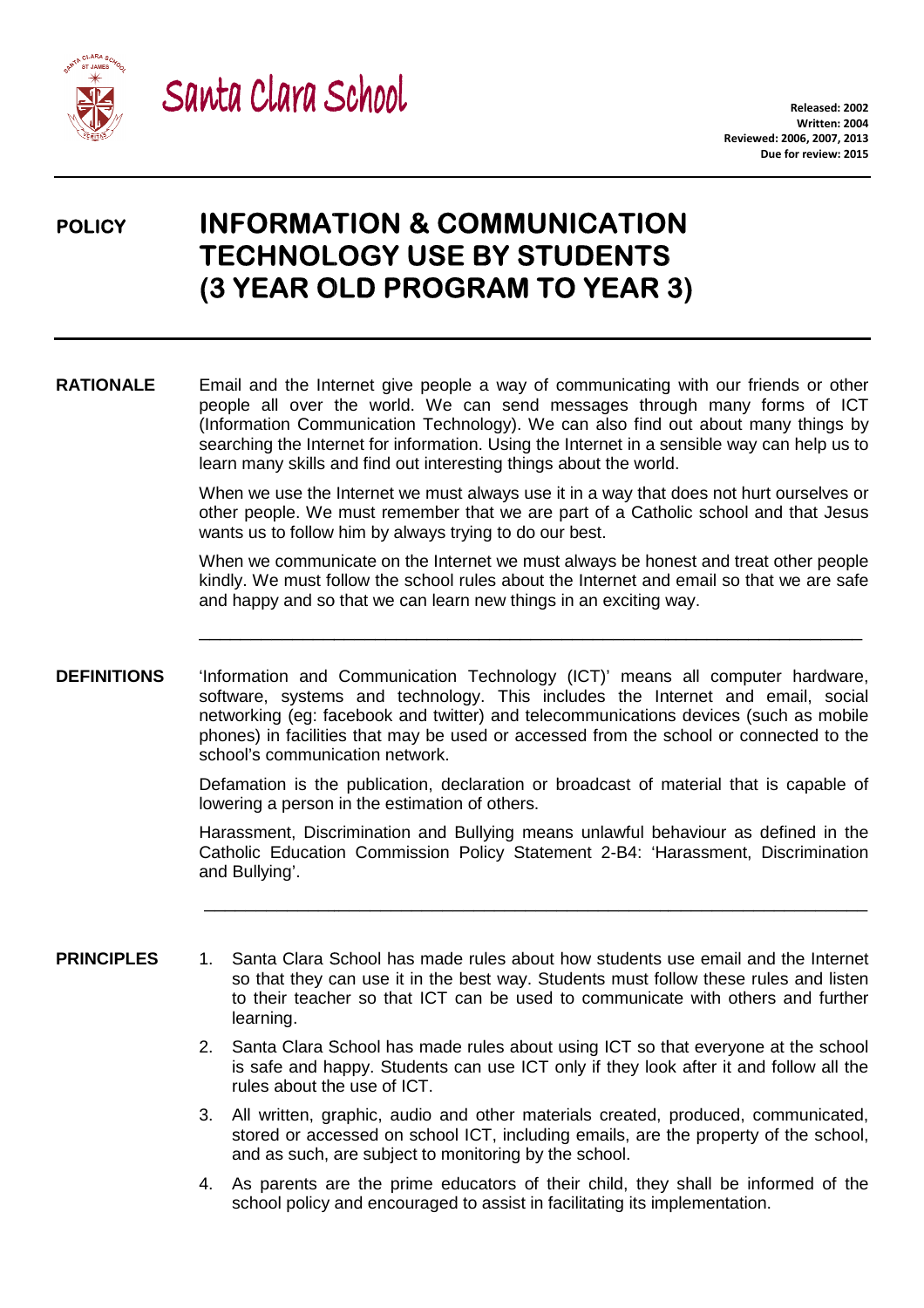5. Santa Clara School recognises the need for the school and parents to work in harmony. The school requires parents to discuss with their children the expectations laid out in this policy. Parents are required to sign on behalf of their children in the 3 Year Old Program to Year 3 that this has been done. After the signature has been received the child will be able to use ICT.

- **PROCEDURES** 1. Students shall obey all of the school rules about email and the Internet and take good care of the school computer equipment.
	- 2. Students shall only use the school software on the schools computers. Students will not bring any software from home to install on the school computers.
	- 3. Students shall only send emails with their teacher's permission.

\_\_\_\_\_\_\_\_\_\_\_\_\_\_\_\_\_\_\_\_\_\_\_\_\_\_\_\_\_\_\_\_\_\_\_\_\_\_\_\_\_\_\_\_\_\_\_\_\_\_\_\_\_\_\_\_\_\_\_\_\_\_\_\_

- 4. Students shall only go to sites on the Internet as directed by a teacher. If students find anything on the Internet that makes them feel bad or uncomfortable they must click on HOME or turn the monitor off and tell their teacher.
- 5. Before students communicate via any form of social networking or email they must show it to the teacher. Everything a student writes in an email or through the Internet must be their best work that they would be proud to show to their parents. A student will not use email or the Internet to annoy, bully or frighten anyone.
- 6. People who put information on the Internet for students to read own that information. If students use anything from the Internet in their own work they must check with their teacher before they copy it to make sure they have the owner's permission to copy it.
- 7. Students shall never tell anyone via email or the Internet their name, address, telephone number or any other private information. Students shall not send their photograph to anyone without checking with their teacher and having a permission note from their parents.
- 8. Emphasis is placed on educating students, at a developmentally appropriate level, about ICT, its applications, protocols, abuses and potential dangers. This educative process shall be integrated within all areas of the school curriculum.
- 9. Unacceptable use of ICT constitutes a serious breach of school rules and possibly the law and may result in a student losing the right to use ICT resources for a period of time and/or the application of other sanctions.
- 10. Unlawful and/or serious misuse of ICT may result in the school involving the Police or other government agencies.
- 11. Children will not use computers:
	- to defame a person or an organisation
	- to put down another child
	- to racially harass or incite anyone
	- to bully
	- contrary to school rules or policy